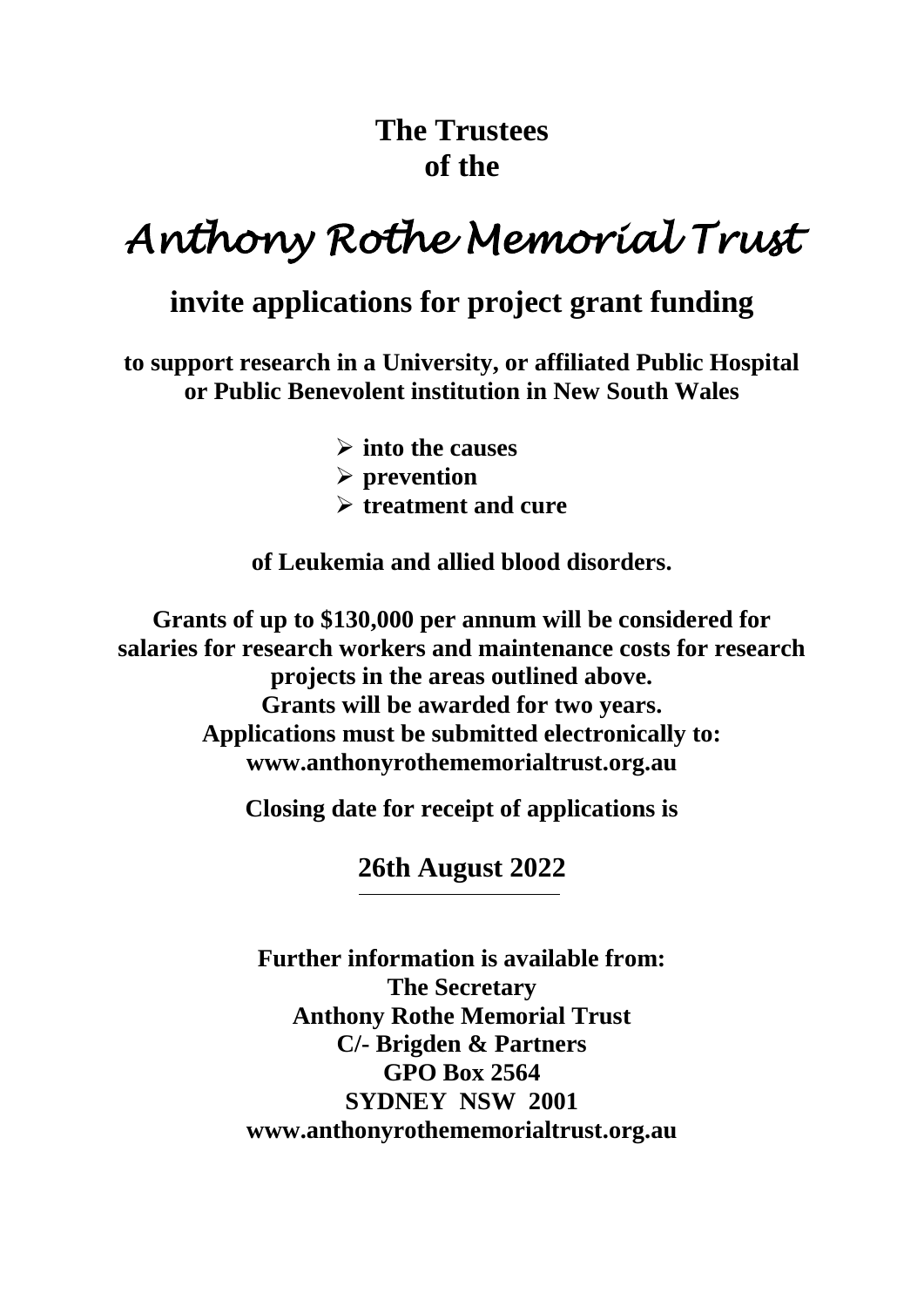# *Anthony Rothe Memorial Trust*

### **Conditions of Award for Project Grants**

- **1. The Anthony Rothe Memorial Trust ("The Trust") will support research in New South Wales into the causes, prevention, treatment or cure of Leukemia and allied blood disorders, within the availability of funds for this purpose.**
- **2. Persons working in the following institutions will be eligible to apply for research funding from the Trust:**
	- **(a) A public hospital or a hospital which is carried on by a society or association otherwise than for the purposes of profit or gain to the individual members of that society or association;**
	- **(b) A public benevolent institution;**
	- **(c) A public authority engaged in research into the causes, prevention or cure of disease in human beings where the gift is for such research or a public institution engaged solely in such research.**
- **3. Applications will be considered for specific projects to support any of the following:**
	- **(a) Salaries for research workers;**
	- **(b) Maintenance costs for research projects;**
	- **(c) Equipment for research.**
- **4. Applications will normally be invited once every 1-2 years.**
- **5. Applications must follow the format prescribed by the Trust, as detailed below (Outline of format for making application for research funding). Applications will be made by a single principal investigator with other individuals involved in the research project listed as associate investigators. The principal investigator will provide a 2 page curriculum vitae that will be assessed by the Scientific Advisory Committee with respect to opportunity. The roles**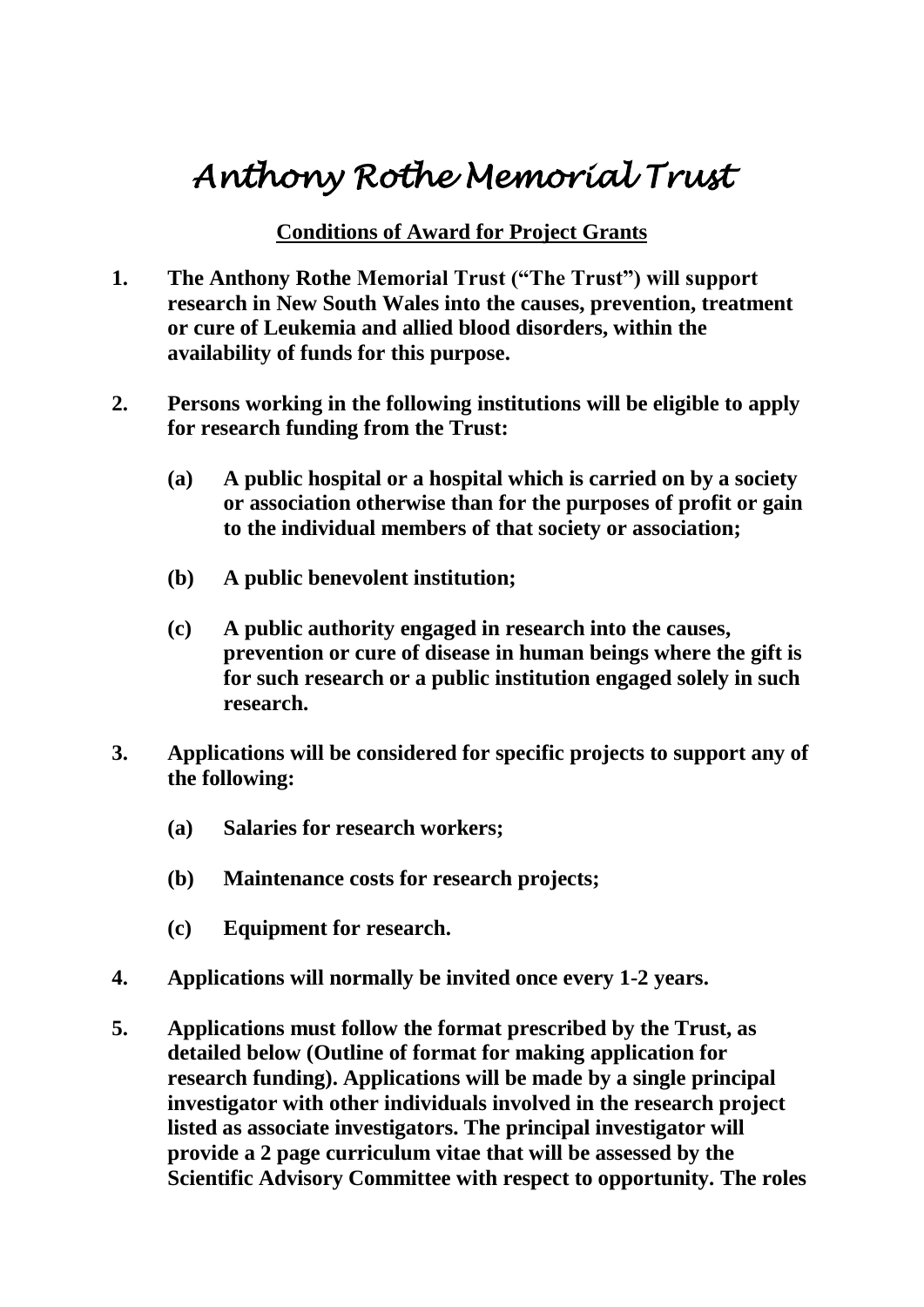**of the listed AIs should be summarised in a half page outlining their contribution to the project.**

- **6. Applications will be considered by a Scientific Advisory Committee, which will recommend to the Trustees in rank order those applications worthy of funding, with recommendations where appropriate as to the level and duration of funding for each application. The Trustees will decide which, if any, applications to approve for funding in any year after considering the recommendations of the Scientific Advisory Committee and the availability of funds.**
- **7. The Scientific Advisory Committee may if appropriate seek the views of external assessors on any application but is not bound to do so.**
- **8. A research group will not be permitted to hold more than one grant from the Trust concurrently. If an investigator holds a grant for the forthcoming year, and submits another application for funding in that year, the application will be deemed ineligible and will not be considered.**
- **9. Where a grant is awarded which includes funding for the salary of a research worker, that worker must work full-time on the project for which the grant has been awarded.**
- **10. Salaries will be according to Institutional guidelines as published from time to time. Once a salary level has been approved no additional funding will be provided to pay a higher level of salary.**
- **11. In applying for research funding from the Trust, applicants confirm that they will:**
	- **(a) Ensure the ethical conduct of research under the grant;**
	- **(b) Report annually on progress made towards scientific goals;**
	- **(c) Lodge a final report within three months of the termination of the grant;**
	- **(d) Acknowledge the support of the Trust in any publications (including scientific articles, press releases and abstracts) arising from work carried out under the grant;**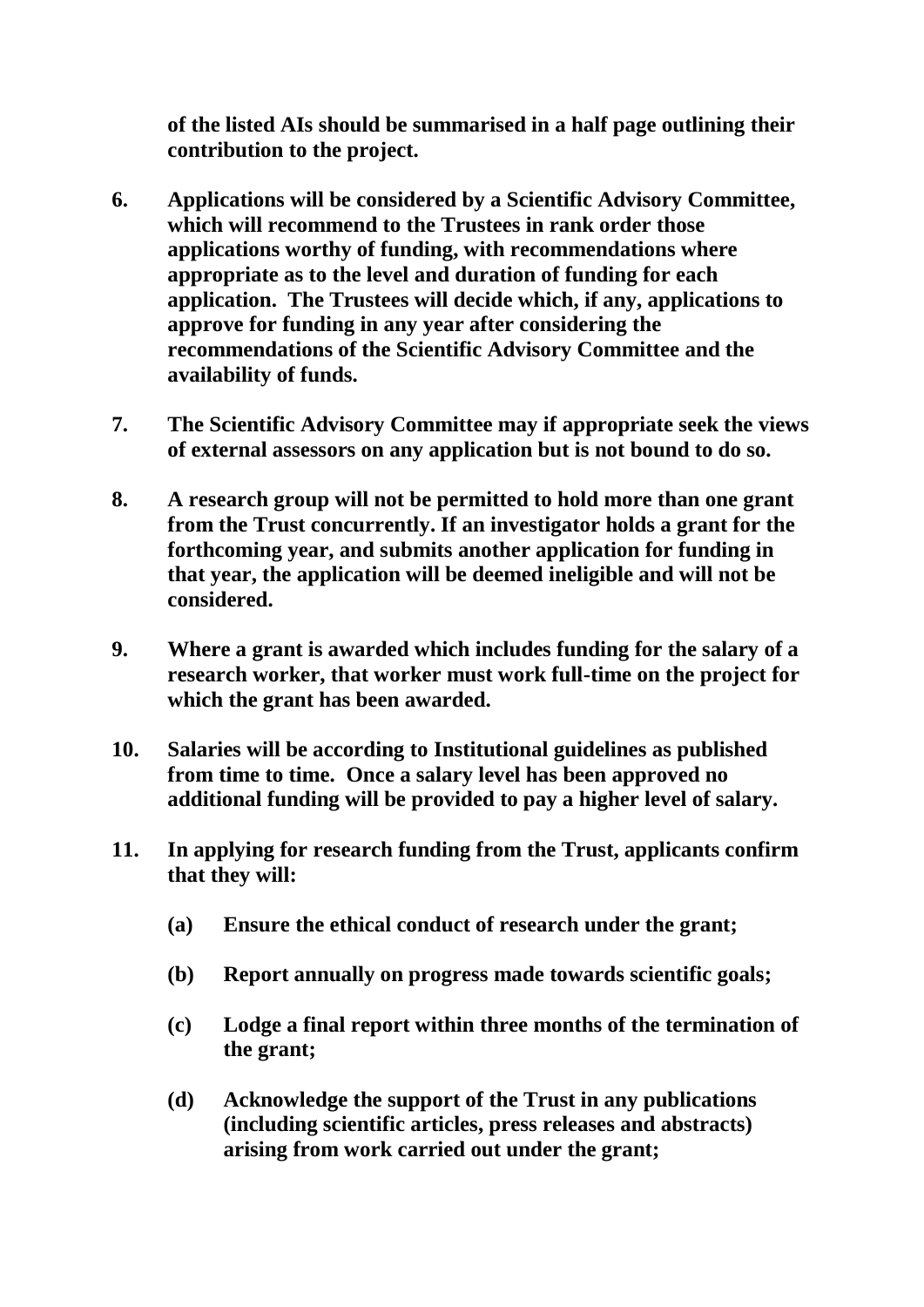- **(e) Acknowledge the support of the Trust, where funding is provided for the purchase of equipment, by having a plaque made and attached to the equipment stating "This (name equipment) was donated by the Anthony Rothe Memorial Trust".**
- **12. By virtue of the signature of the appropriate Administrative officer on the Application form, Institutions confirm that they will ensure:**
	- **(a) That monies given by the Trust will be administered by the Institution only for the purpose designated by the Trust and in accordance with any directions given by the Trust;**
	- **(b) That a financial statement in the form approved by the Trust will be proved annually by the Institution to the Trust for each grant funded by the Trust;**
	- **(c) That physical facilities and infrastructure support will be provided and maintained to allow research under the grant to proceed.**
- **13. Any grant will be conditional upon the relevant Institution and the applicant(s) entering into an appropriate form of agreement with the Trustees of the Trust as to the disposition of the grant.**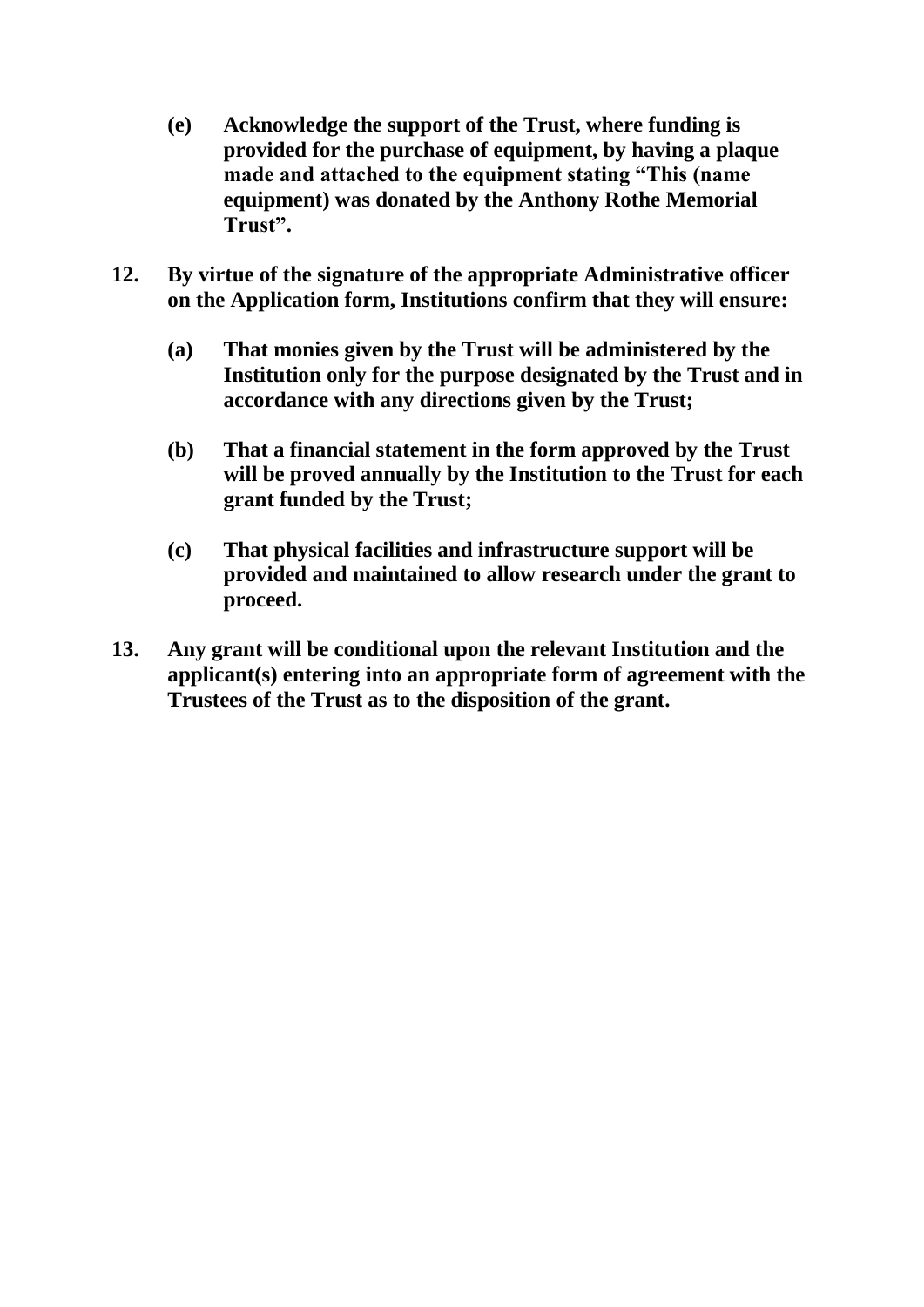### **Anthony Rothe Memorial Trust**

### **Information for Intending Applicants for Research Funding**

**The aim of the Anthony Rothe Memorial Trust is to fund research in New South Wales into the causes, prevention, treatment or cure of leukemia and allied blood disorders. Applicants are encouraged to develop innovative approaches to haematological problems, especially in the areas of basic or fundamental research. Applications will be considered for support for specific projects, for any of the following:**

- **(a) Salaries for research workers,**
- **(b) Maintenance costs for research projects,**
- **(c) Equipment necessary for the project, up to \$10,000.**

**Research grants can be for up to two years duration. Notification of a successful grant will stipulate the period for which the grant will be awarded and this period will NOT be extended.**

**Applicants should closely scrutinise these instructions in preparing their application. Lack of sufficient information may hinder the Trust's ability to review an application. Therefore, such information must be submitted if an application is to receive due consideration for an award.**

**Essential Requirements for Applicants**

**The following conditions must be observed in meeting the requirements of applying for support:**

- **(a) The closing date for receipt of applications by the Trust is 26th August, 2022. Applications should be submitted through the administrative office of the Institution concerned. NO LATE APPLICATIONS WILL BE ACCEPTED.**
- **(b) Applications for research funding (for salaries for research workers and/or for maintenance costs) must follow the format outlined**
- **(c) All applications should be submitted as a PDF through the website [www.anthonyrothememorialtrust.org.au](http://www.anthonyrothememorialtrust.org.au/)**
- **(d) It is a prerequisite for funding consideration that applicants fully disclose information on other grants in preparation, submitted or**